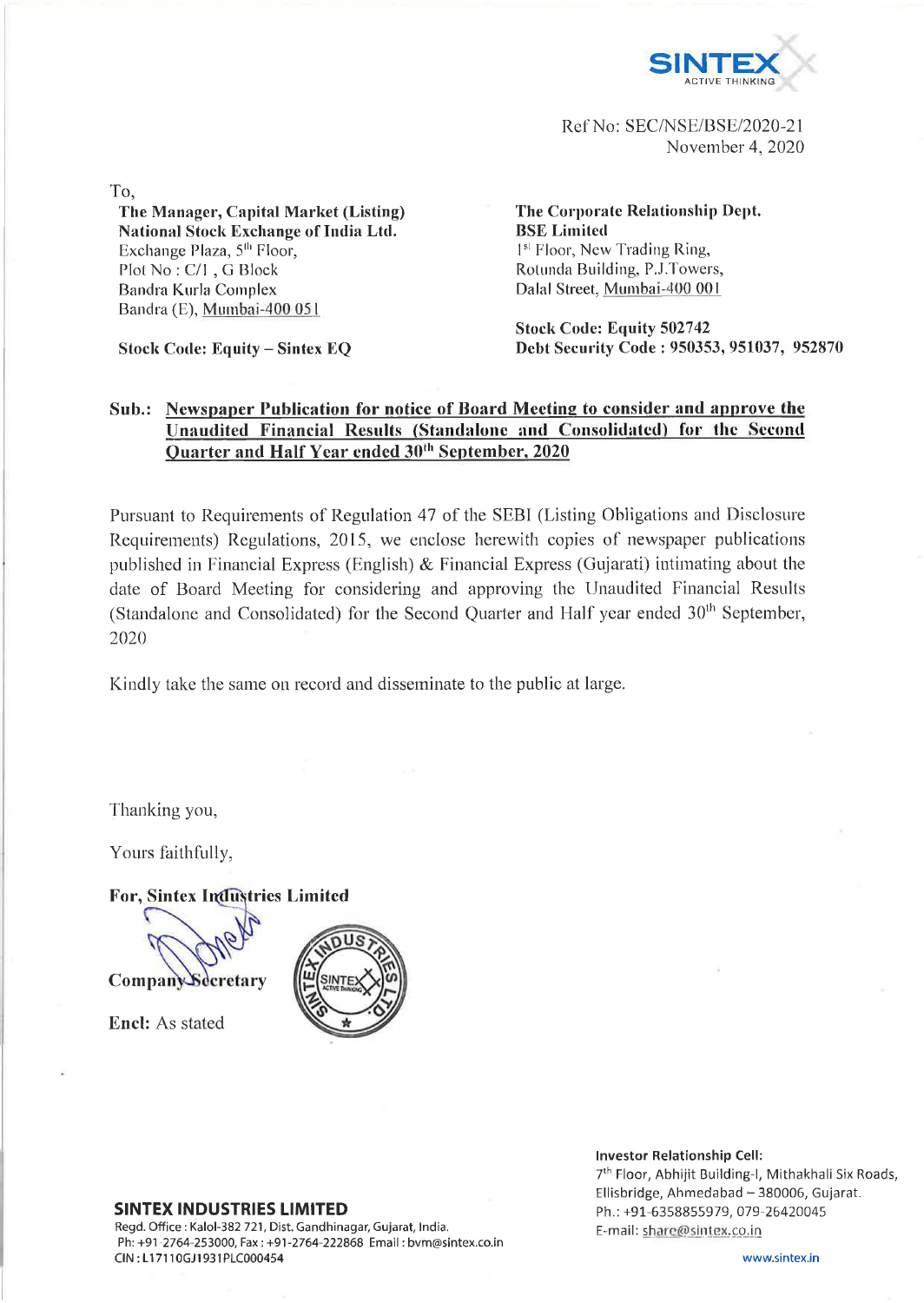

 $\alpha = 10^{10}$ 

٠